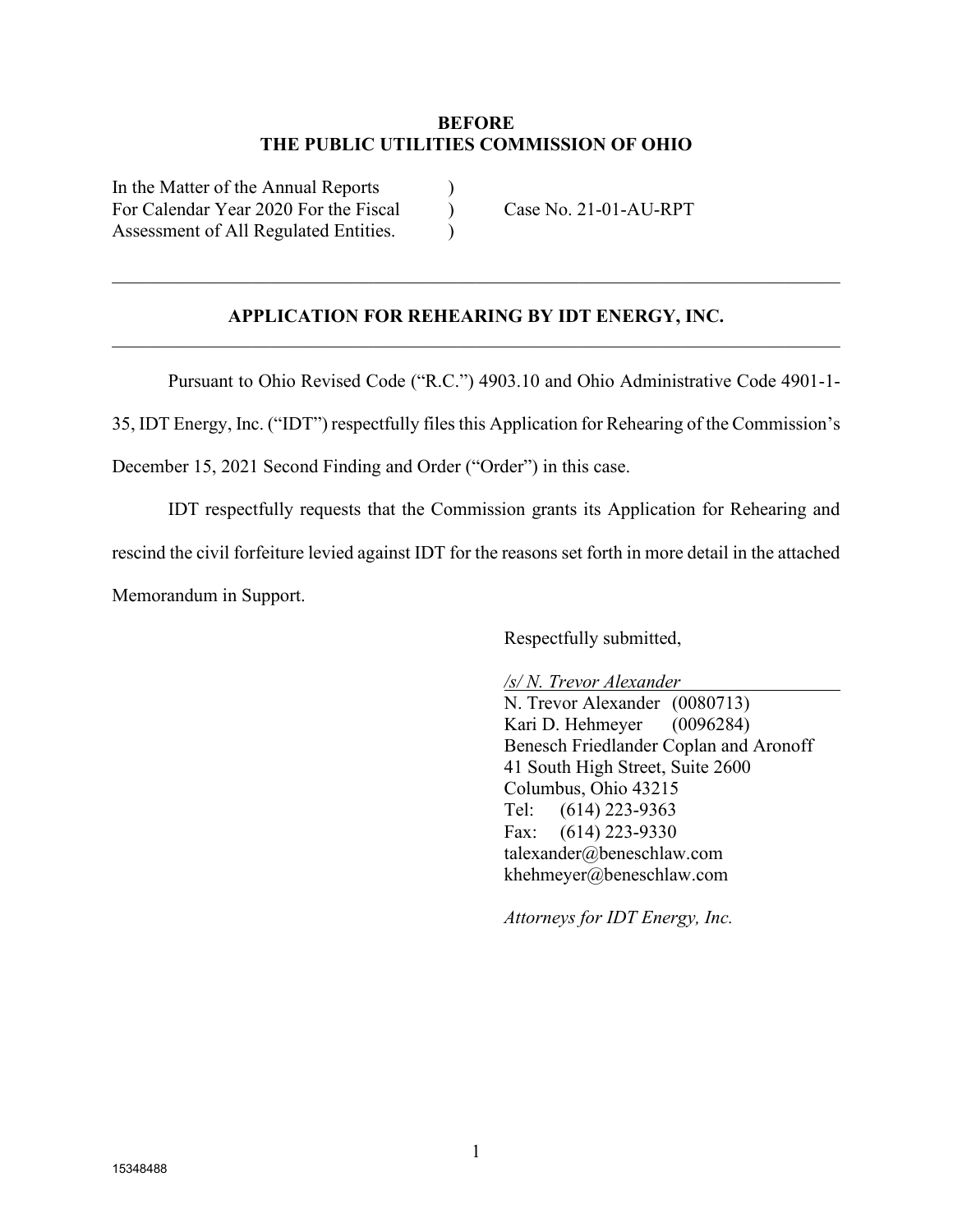#### **BEFORE THE PUBLIC UTILITIES COMMISSION OF OHIO**

In the Matter of the Annual Reports ) For Calendar Year 2020 For the Fiscal Case No. 21-01-AU-RPT Assessment of All Regulated Entities.

### **MEMORANDUM IN SUPPORT** \_\_\_\_\_\_\_\_\_\_\_\_\_\_\_\_\_\_\_\_\_\_\_\_\_\_\_\_\_\_\_\_\_\_\_\_\_\_\_\_\_\_\_\_\_\_\_\_\_\_\_\_\_\_\_\_\_\_\_\_\_\_\_\_\_\_\_\_\_\_\_\_\_\_\_\_\_\_

#### **I. Introduction**

IDT Energy, Inc. ("IDT") seeks rehearing of the December 15, 2021 Second Finding and Order ("Order") in this proceeding. The Order assessed a civil forfeiture of \$1,000 on certain specified companies, IDT among them, for failure to remit the 2020 fiscal assessment by the November 1, 2021 deadline established by R.C. 4905.54, and directed each listed company to remit its 2020 annual assessment by January 14, 2022. (Order ¶¶ 6–7). The effective date of the civil forfeitures assigned by the Order has been delayed 30 days to afford the affected companies an opportunity to file an application for rehearing pursuant to R.C. 4903.10. (Order ¶ 8).

#### **II. Argument**

R.C. 4903.10 allows the Commission to grant rehearing where the applicant shows that a decision is unreasonable. *See also* OAC 4901-1-35(A). IDT respectfully requests that the Commission rescind the forfeiture imposed on IDT. While the Commission is correct that IDT did not remit its 2020 fiscal assessment by the November 1, 2021 deadline, the unique circumstances of the delayed payment justify rescission of the forfeiture.

On October 10, 2021, the Commission issued an invoice to IDT seeking payment of \$2,250.01 by November 15, 2021. *See* Exhibit A. It is unclear why the initial invoice provided a due date of November 15th rather than November 1st.

2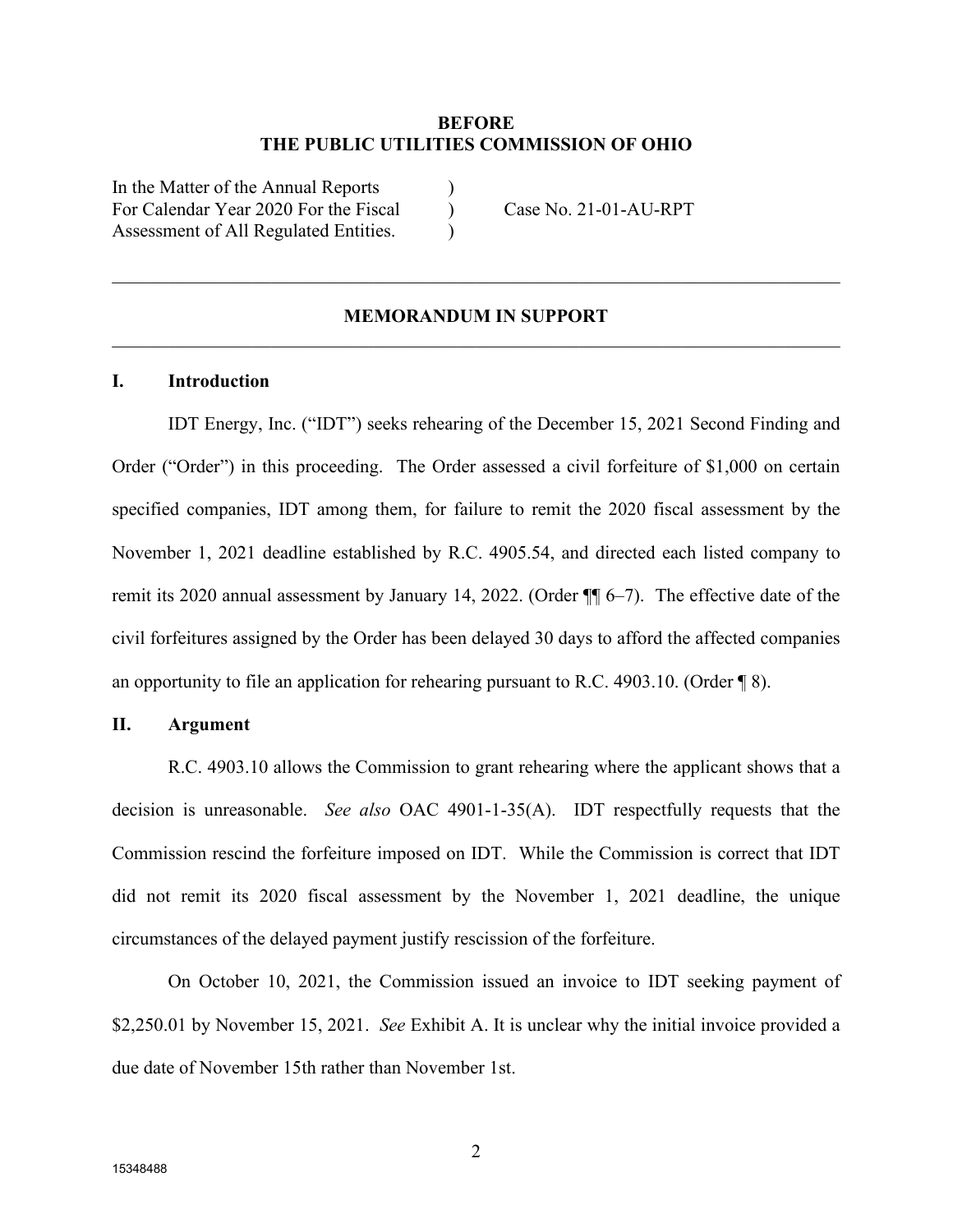IDT intended to make payment by November 1, 2021. However, due to an IDT accounts payable computer issue the check was not sent out as intended. IDT learned of this error when it received the November 15, 2021 past due notice from the Commission. *See* Exhibit B. The letter indicated there could be civil penalties if payment was not received by November 28, 2021. *Id*.

IDT took immediate action in response to this past-due notice. IDT sent a check for its 2020 fiscal assessment to the Commission via US mail on or around November16, 2021. IDT was not aware that the Commission did not receive the initial check until December 15, 2021, when the Order was issued. IDT immediately remedied this issue by sending a new check to the Commission for IDT's 2020 fiscal assessment, which was delivered and accepted by the Commission on December 23, 2021. As of December 23, 2021, IDT has no outstanding balance owed for its 2020 fiscal assessment.

IDT's late payment is an isolated mistake caused by an accounts payable issue and a check which was apparently lost by the postal service. For 2021 this effort at compliance is shown in part by the payments made by IDT and its affiliated companies. IDT is a subsidiary of Genie Retail Energy, Inc. In Ohio, Genie Energy operates: IDT Energy, Inc. (electricity and gas supplier); Residents Energy, LLC (electric and gas supplier); Town Square Energy East, LLC (electric supplier); and Diversegy, LLC (electricity and gas broker). As a result Genie Energy's subsidiaries make seven different payments to the Commission annually. Each of those payments, except for one, was received by the November 28, 2021 grace period deadline. It was the apparent loss of the final check by the postal service which caused the isolated missing check not to be timely received by the Commission.

Finally, no party has been substantially harmed by the late remittance of IDT's 2020 fiscal assessment. As the Order details, the 2020 fiscal assessment must now be remitted by January 14,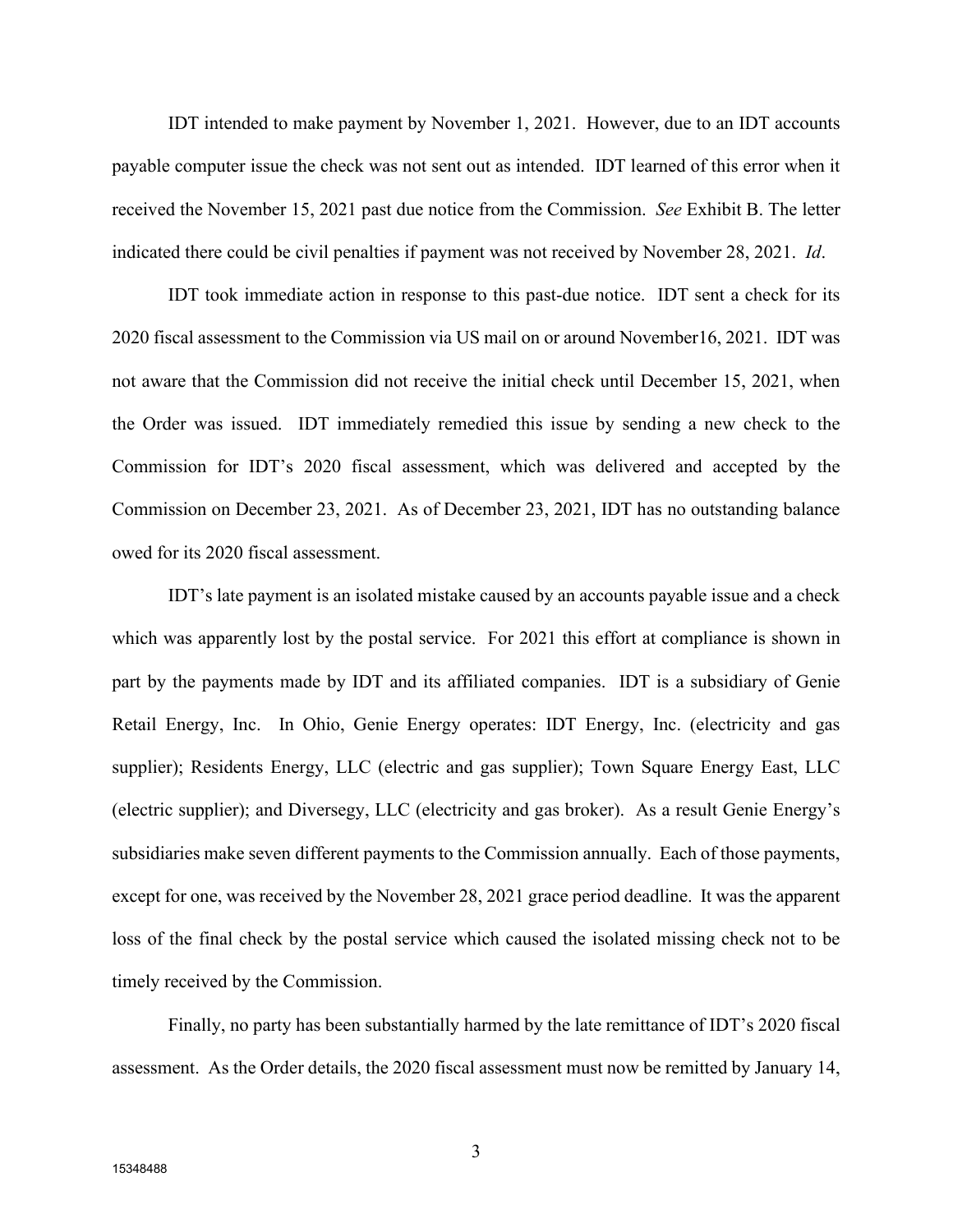2022. (Order ¶ 7). The Commission received the IDT 2020 fiscal assessment on December 23, 2021, over three weeks before the new January 14, 2022 deadline. As a result no party has been harmed by the delay in payment.

As shown by the foregoing, IDT attempted to timely make payment. While it was not successful on this single isolated invoice, IDT's efforts to make timely payment show that no civil forfeiture is necessary here.

### **III. Conclusion**

For the foregoing reasons, IDT Energy, Inc. respectfully requests that the Commission rescind the forfeiture imposed upon it by the Second Finding and Order.

Respectfully submitted,

*/s/ N. Trevor Alexander*

N. Trevor Alexander (0080713) Kari D. Hehmeyer (0096284) Benesch Friedlander Coplan and Aronoff 41 South High Street, Suite 2600 Columbus, Ohio 43215 Tel: (614) 223-9363 Fax: (614) 223-9330 talexander@beneschlaw.com khehmeyer@beneschlaw.com

*Attorneys for IDT Energy, Inc.*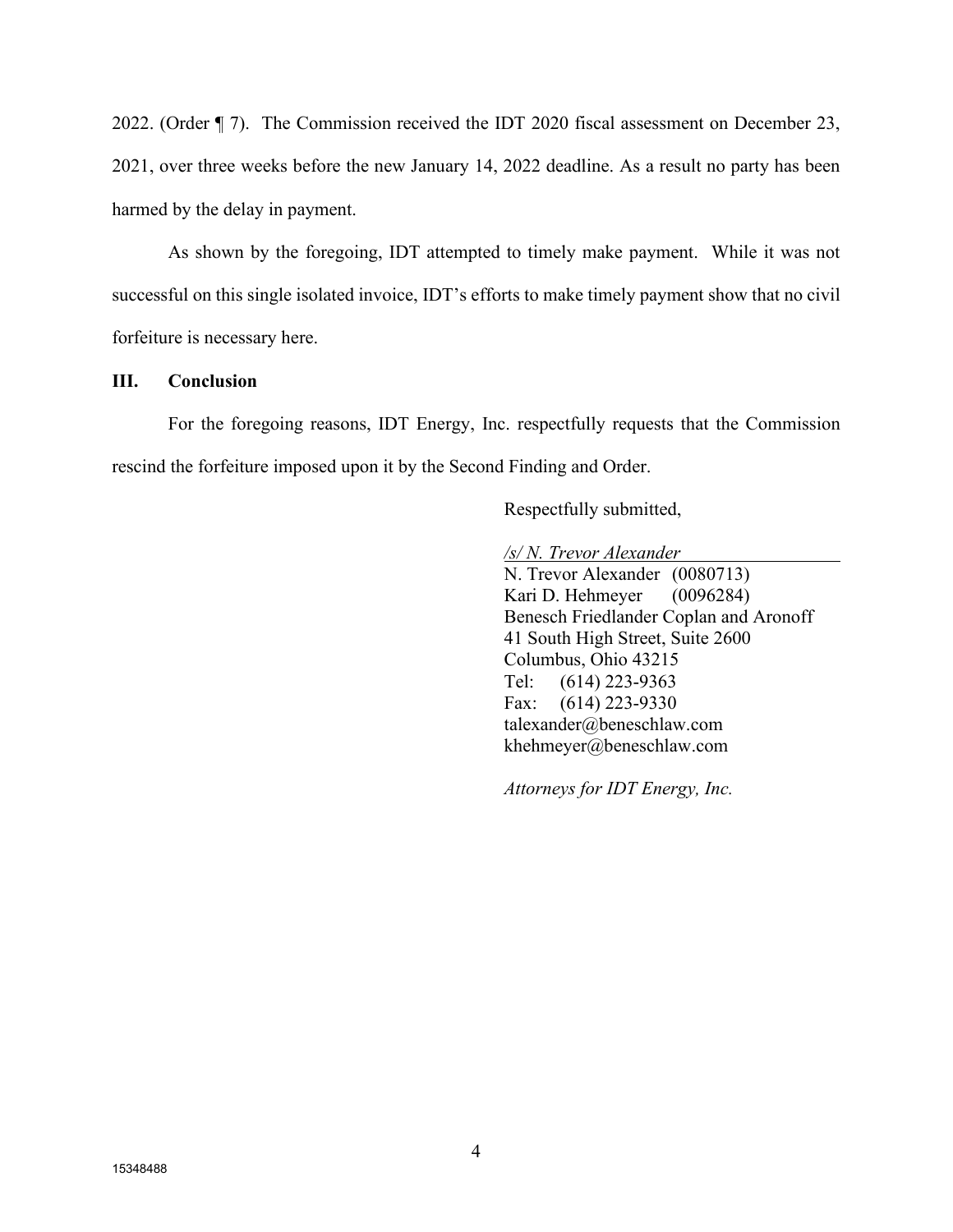### **CERTIFICATE OF SERVICE**

I certify that the foregoing was filed electronically through the Docketing Information System of the Public Utilities Commission of Ohio on this 13th day of January 2022. The PUCO's e-filing system will electronically serve notice of the filing of this document on counsel for all parties.

> */s/ Kari D. Hehmeyer* One of the Attorneys for IDT Energy, Inc.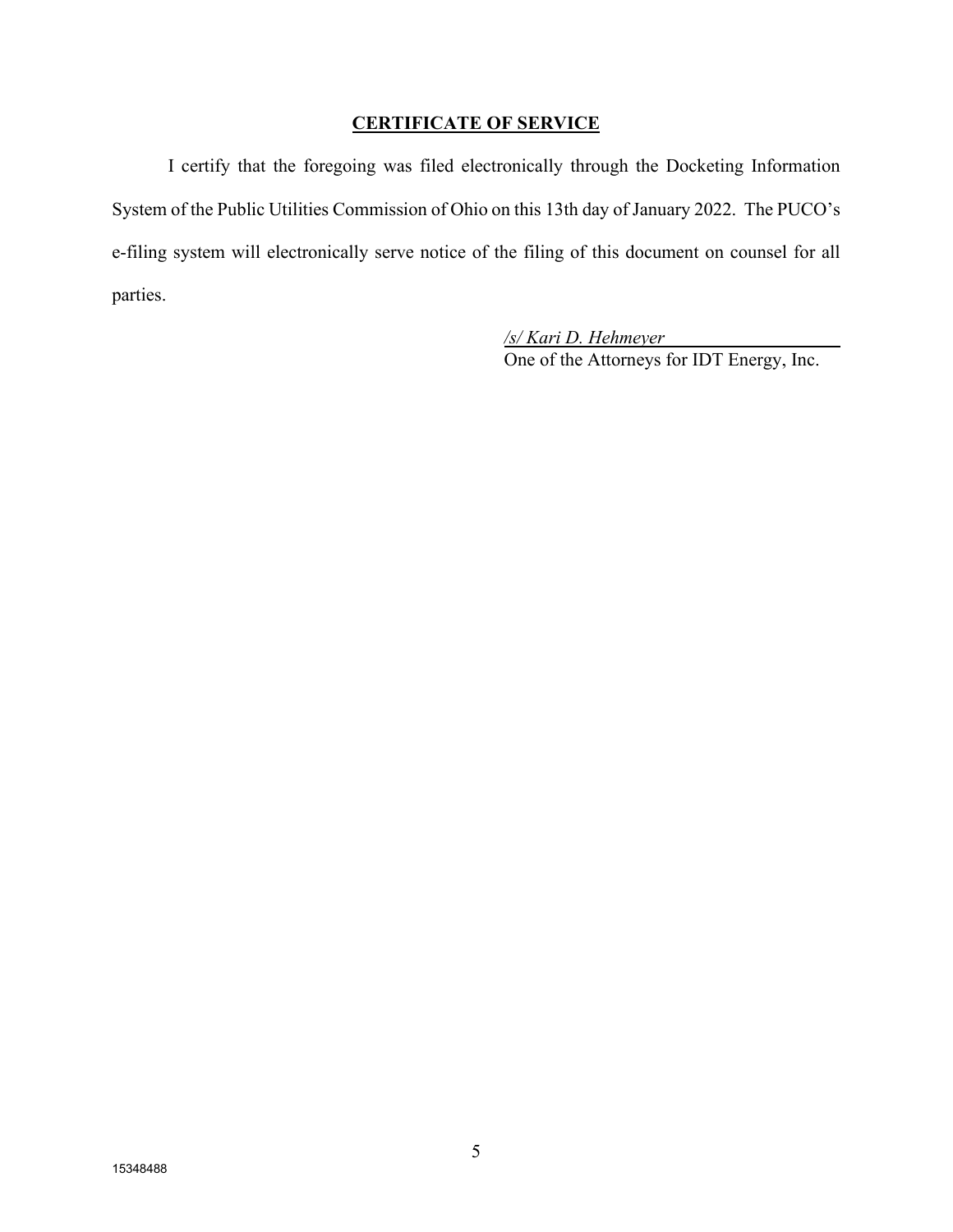



 $\triangle$ 

M. Beth Trombold Lawrence K. Friedeman Dennis P. Deters Daniel R. Conway

 Avi Keilson IDT ENERGY, INC 520 BROAD STREET 4TH FLOOR NEWARK, NJ 07102

**Invoice #:** 21-00071926 **Date:** 10/01/2021 **Due Date:** 11/15/2021 **Amount Due:** \$ 2,250.01

**Annual Assessment - Fall**

| <b>Item</b> | Type                     | <b>Description</b> | Industry | Intrastate Gross Revenue | <b>Amount Due</b> |
|-------------|--------------------------|--------------------|----------|--------------------------|-------------------|
| ⊥.          | Annual Assessment - Fall | 2021 Annual        | Gas      | \$1,297,007.00           | \$2,250.01        |
|             |                          | Assessment -       |          |                          |                   |
|             |                          | Fall               |          |                          |                   |
|             |                          |                    |          | <b>Credit Applied</b>    | (\$ 0.00)         |
|             |                          |                    |          | <b>Total Due</b>         | \$2,250.01        |

To pay this invoice,

a) Please go to [https://community.puco.ohio.gov](https://community.puco.ohio.gov/) and click Log In to OH | ID.

OR

b) Use the Guest Payment Option to make a payment on your invoice without registering/logging in to PUCO community account. To use this option, please visit [https://community.puco.ohio.gov/p/s/.](https://community.puco.ohio.gov/p/s/)

If you have questions concerning this assessment, please call our call center at (800) 686-7826 or email [PUCOFiscalSupport@puco.ohio.gov.](mailto:PUCOFiscalSupport@puco.ohio.gov)

-----------------------------------------------------------------------------------------------------------------------

(Remittance for mailed check payment)

**Please make checks payable to:** 

**Public Utilities Commission of Ohio PO BOX 715343 Cincinnati, OH 45271-5343**

| Name:              | <b>IDT ENERGY, INC</b> |
|--------------------|------------------------|
| Invoice #:         | 21-00071926            |
| <b>Amount Due:</b> | \$2,250.01             |

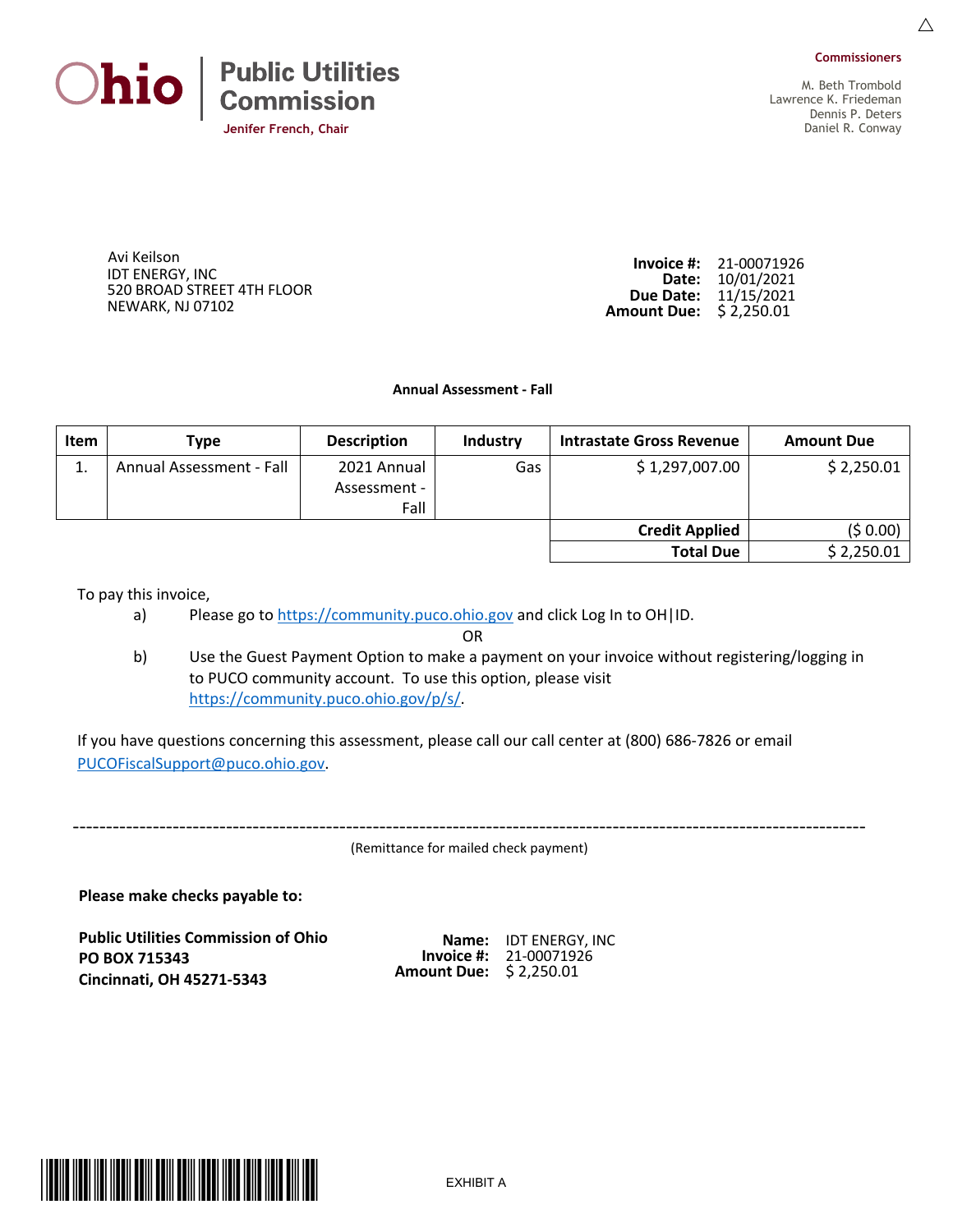#### **Commissioners**

M. Beth Trombold Lawrence K. Friedeman Dennis P. Deters Daniel R. Conway



**Jenifer French, Chair**

IDT ENERGY, INC **Invoice #:** 21-00071926 Avi Keilson 520 Broad Street 4th Floor Newark, NJ 07102

**Date:** 10/01/2021 **Due Date:** 11/15/2021

#### **Re: Past due notice for the PUCO annual assessment. Pay immediately. Penalties for failure to pay.**

Pursuant to R.C. 4905.10, the below annual assessment due to the Public Utilities Commission of Ohio (PUCO) by November 1, 2021. Our records indicate this payment has not been received.

IDT Energy, Inc Fiscal Assessment Due: \$ 2,250.01

Please submit your payment immediately. If your payment is not received by **November 28, 2021, a civil forfeiture may be applied to your account.** Pursuant to R.C. 4905.54, the Commission may assess a forfeiture of not more than ten thousand dollars for each violation of Chapter 4905 of the Revised Code or violation of commission order, direction or requirement of the commission that was officially promulgated.

#### **Please visit [https://community.puco.ohio.gov](https://community.puco.ohio.gov/) to make your payments.**

Please make checks payable to: PUBLIC UTILITIES COMMISSION OF OHIO And mail to: Public Utilities Commission of Ohio PO Box 715343 Cincinnati, OH 45271-5343

Please contact our call center at 800-686-7826 if you feel this notice has been sent in error.

----------------------------------------------------------------------------------------------------------------------- (Remittance for mailed check payment)

**Please make checks payable to:** 

**Public Utilities Commission of Ohio PO Box 715343 Cincinnati, OH 45271-5343 Amount Due:** \$ 2,250.01

**Name:** IDT Energy, Inc **Invoice #:** 21-00071926